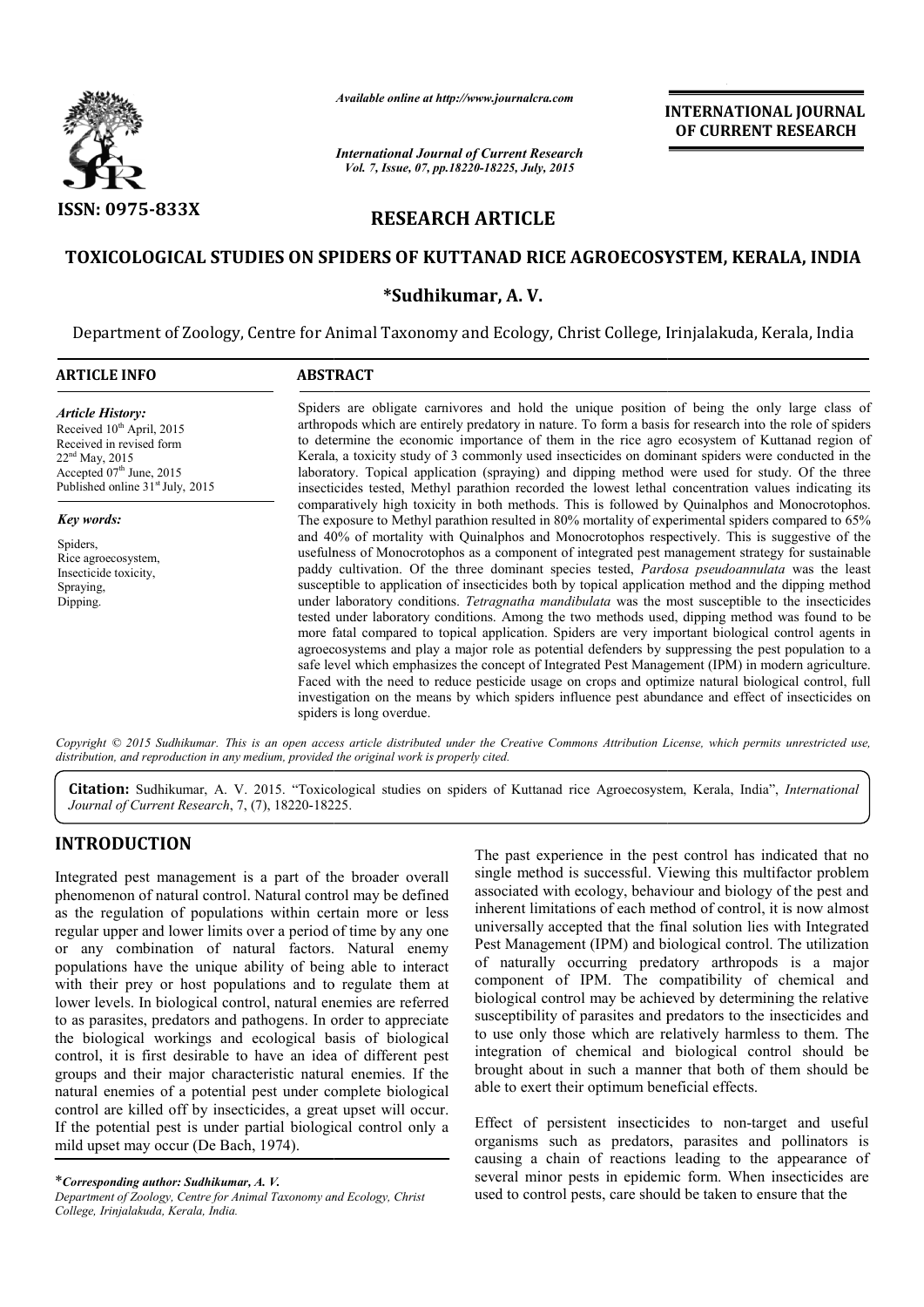most important beneficial organisms are not seriously affected. When predators are allowed to operate undisturbed in the fields, less insecticidal treatments may be needed to control pests. Evaluation of the effects of insecticides on beneficial arthropods has attracted increasing attention of scientists in many parts of the world. The increasing use of insecticides for the pest control has come to the need for evaluating their effects on the beneficial arthropods. Even though insecticide application is the most commonly used method for controlling the insect pests in the rice fields; its usage has inevitably been followed by pest resistance and outbreaks of secondary pests. In the present study, the effect of certain insecticides used in the field on some dominant spiders was studied.

# MATERIALS AND METHODS

Sensitivity of spiders to widely used insecticides in the fields was evaluated in the laboratory condition. Adult females of three dominant species, *Araneus ellipticus* (Araneidae), *Pardosa pseudoannulata* (Lycosidae) and *Tetragnatha mandibulata* (Tetragnathidae) from the Kuttanad rice agroecosystem were selected for the toxicological studies. The insecticides tested were Ekalux EC 25 (*Quinalphos* 25% EC), Hilcron 36 SL (*Monocrotophos* 36 SL) and Metacid (*Methayl parathion* 50% EC). All these three insecticides are commonly used in the study area for the control of rice bug, brown plant hopper, green leaf hopper and other insect pests of paddy. The insecticides were diluted to four different concentrations (0.02%, 0.04%, 0.06% and 0.08%) by adding water. Before the tests, the field collected and reared spiders were kept at 27°C to 30°C at 70% R.H. They were fed on *Drosophila melanogaster* Meiger and *Corcyra cephalonica* Stainton in the laboratory.

Susceptibility of three insecticides was evaluated in the laboratory by two methods viz., dipping method and topical application as described by Tanaka *et al*. (2000). In the topical application, the various concentrations of insecticides were applied with a hand compression sprayer to the dorsal side of each adult female spider keeping them in the plastic petri dishes. Distilled water was sprayed as control. A total of 10 spiders were examined for each concentration. The treated spiders were transferred to individual plastic tubes (rearing chambers) containing moist cotton. Mortality counts were made after 24 and 48 hours of the treatment.

In the dipping method, the bottom end of a glass tube was covered with nylon gauze, which was fixed with a rubber band. Then 10 pre-anesthetized test spiders were put into the glass tube. The bottom end of this tube was dipped in the insecticide solution in a petri dish for 20 seconds. The tube was then placed on several sheets of filter paper to remove the insecticide solution. The treated spiders were transferred to individual plastic tubes (rearing chambers) containing moist cotton. The process was repeated for all the concentration of these insecticides. In the control treatment, the test individuals were dipped in distilled water. Mortality counts were recorded for 24 and 48 hours after treatment. The observed mortality was corrected using Abbot's equation (Abbot, 1925) and the  $LC_{50}$  (median lethal concentration) and  $LC_{90}$  values were calculated by probit analysis (Finney, 1971).

# RESULTS

### Effect of insecticides on dominant spiders

#### *Araneus ellipticus* (Family: Araneidae)

Of the three insecticides tested, Methyl parathion recorded the lowest lethal concentration values (LC<sub>50</sub> of 0.042 and LC<sub>90</sub> of 0.134) indicating its comparatively high toxicity in the topical application method (Table 1). This is followed by Quinalphos in the order of toxicity with an  $LC_{50}$  value of 0.067 and  $LC_{90}$  of 0.124. Monocrotophos showed the least toxicity to *A. ellipticus*  $(LC_{50}$  of 0.085 and  $LC_{90}$  of 0.282). Mortality responses were high to all the concentrations of Methyl parathion, the highest being 77.80% mortality at a dose of 0.08%, 48 hours after treatment. As it would be expected, Monocrotophos proved to the safest among the three formulations, effecting only 44.40% mortality to the test spiders at its highest concentration of 0.08 at 48 hours after treatment.

Table 1. Susceptibility assays using adult females of *Araneus ellipticus* exposed to different concentrations of insecticides by topical application

| Insecticide   | Dose<br>(a.i. ml/L) | $%$ mortality*<br>$(48 HAT**)$ | Lethal<br>concentration | $Slope + SE$  |
|---------------|---------------------|--------------------------------|-------------------------|---------------|
|               |                     |                                | (mI/L)                  |               |
| Quinalphos    | 0.02                | 00.00                          | $LC_{50} = 0.067$       | $5.02 + 2.14$ |
| 25% EC        | 0.04                | 00.00                          | $LC_{on} = 0.124$       |               |
|               | 0.06                | 44.40                          | $X^2 = 0.566$           |               |
|               | 0.08                | 55.60                          |                         |               |
| Monocrotop    | 0.02                | 00.00                          | $LC_{50} = 0.085$       | $2.45 + 1.15$ |
| hos $36\%$ SL | 0.04                | 00.00                          | $LC_{on} = 0.282$       |               |
|               | 0.06                | 33.30                          | $X^2 = 1114$            |               |
|               | 0.08                | 44.40                          |                         |               |
| Methyl        | 0.02                | 11.10                          | $LC_{50} = 0.042$       | $2.61+0.97$   |
| parathion     | 0.04                | 44.40                          | $LC_{90} = 0.134$       |               |
| 50% EC        | 0.06                | 55.60                          | $X^2$<br>$= 0.223$      |               |
|               | 0.08                | 77.80                          |                         |               |

\* Corrected using Abbot's formula

\*\* Hours after treatment

In the dipping method, Methyl parathion again showed the highest toxicity recording the least lethal concentration values as shown in Table 2.  $(LC_{50}$  of 0.038 and  $LC_{90}$  of 0.122). Quinalphos showed an  $LC_{50}$  value of 0.048 and  $LC_{90}$  of 0.112. Monocrotophos recorded the highest  $LC_{50}$  of 0.058 and  $LC_{90}$ of 0.137, indicating its least toxicity to *A. ellipticus* as was the case in the topical application method.

As far as mortality responses are concerned, Methyl parathion caused the highest response of 77.80%, 55.50%, 44.40% and 11.10% at 0.08%, 0.06%, 0.04% and 0.02% concentrations respectively in topical application and 77.80%, 77.80%, 44.40% and 11.10% at 0.08%, 0.06%, 0.04% and 0.02% concentrations respectively in dipping method, 48 hours after the treatment. Monocrotophos affected the lowest mortality responses, causing only 44.40% and 33.30% at 0.08% and 0.06% concentrations respectively in topical application and 77.80%, 55.60, 22.20 and 11.10% at 0.08%, 0.06%, 0.04% and 0.02% concentrations respectively in dipping method, 48 hours after treatment. The lowest two concentrations of topical application did not cause any response to *A. ellipticus.* This is suggestive of the usefulness of Monocrotophos as a component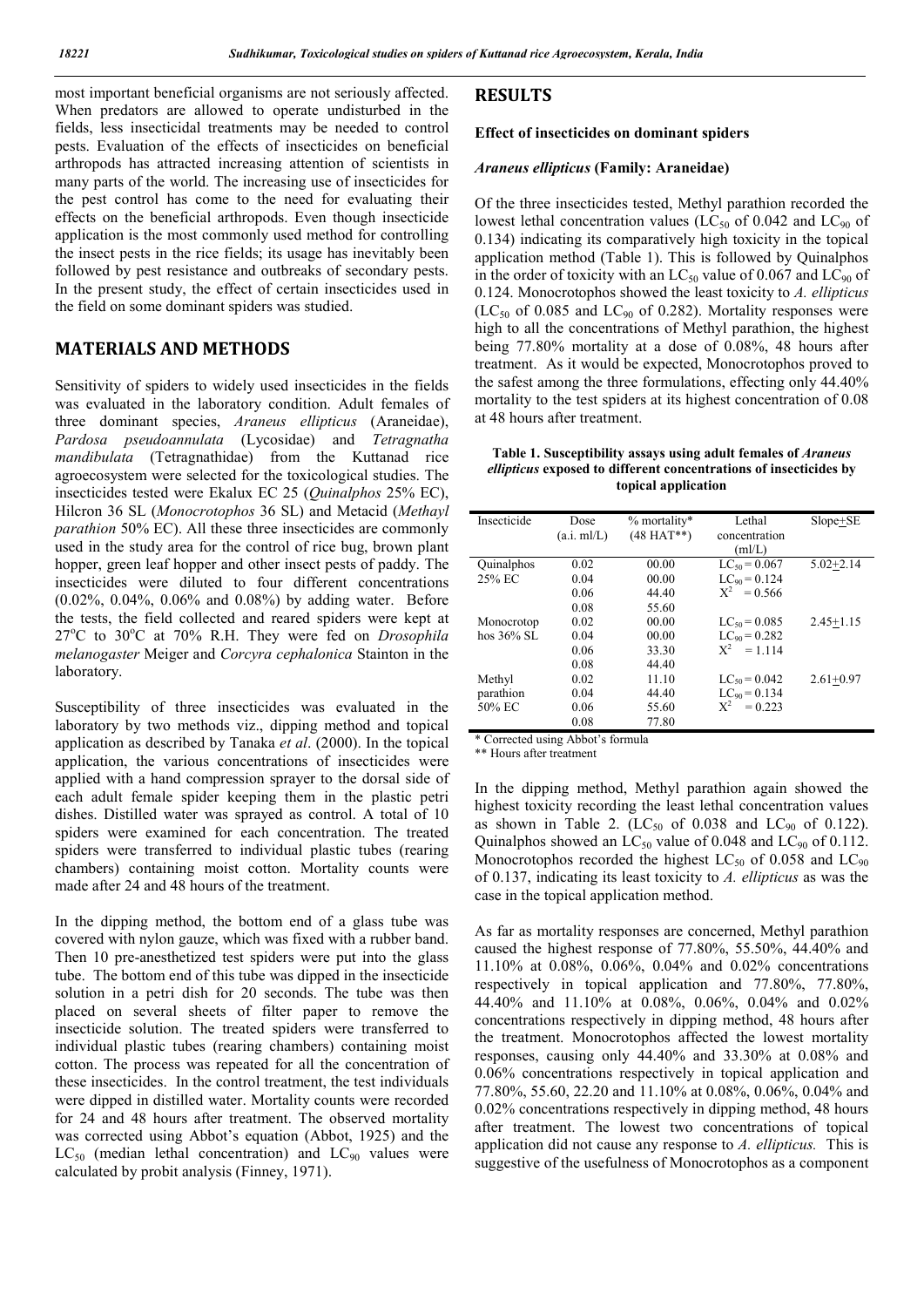of integrated pest management strategy for sustainable paddy cultivation. This study revealed that Monocrotophos and Quinalphos was the least toxic to this spider in spraying and dipping method respectively.

Table 2. Susceptibility assays using adult females of *Araneus ellipticus* exposed to different concentrations of insecticides by dipping method

| Insecticide            | Dose        | $%$ mortality* | Lethal             | $Slope + SE$  |
|------------------------|-------------|----------------|--------------------|---------------|
|                        | (a.i. ml/L) | $(48 HAT**)$   | concentration      |               |
|                        |             |                | (mI/L)             |               |
| Quinalphos             | 0.02        | 00.00          | $LC_{50} = 0.048$  | $4.61 + 2.02$ |
| 25% EC                 | 0.04        | 11.10          | $LC_{90} = 0.112$  |               |
|                        | 0.06        | 55.60          | $X^2 = 0.344$      |               |
|                        | 0.08        | 66.70          |                    |               |
| Monocrotoph            | 0.02        | 11.10          | $LC_{50} = 0.058$  | $2.78 + 1.01$ |
| $\cos 36\% \text{ SL}$ | 0.04        | 22.20          | $LC_{90} = 0.137$  |               |
|                        | 0.06        | 55.60          | $X^2$<br>$= 1.007$ |               |
|                        | 0.08        | 77.80          |                    |               |
| Methyl                 | 0.02        | 11.10          | $LC_{50} = 0.038$  | $3.03 + 1.00$ |
| parathion              | 0.04        | 44.40          | $LC_{90} = 0.122$  |               |
| 50% EC                 | 0.06        | 77.80          | $X^2$<br>$= 0.402$ |               |
|                        | 0.08        | 77.80          |                    |               |

\* Corrected using Abbot's formula

\*\* Hours after treatment

#### *Pardosa pseudoannulata* (Family: Lycosidae)

Of the three dominant species tested, *P. pseudoannulata* was the least susceptible to the application of insecticides both by topical application method and the dipping method under laboratory conditions. Among the three insecticides tested, Monocrotophos showed the highest toxicity to the spiders recording the lowest  $LC_{50}$  value of 0.072 and  $LC_{90}$  value of 0.125 (Table 3) in the topical application method. Methyl parathion recorded an  $LC_{50}$  of 0.084 and  $LC_{90}$  of 0.243. Quinalphos was the least toxic recording the highest lethal concentration values ( $LC_{50}$  0.105 and  $LC_{90}$  0.408). Mortality responses were the highest to Monocrotophos recording % mortalities of 60%, 40% and 10% at concentrations of 0.08, 0.06 and 0.04 respectively, 48 hours after treatment. The lowest concentration, 0.02 did not have any effect on *P. pseudoannulata* at 48 hours after treatment.

Table 3. Susceptibility assays using adult females of *Pardosa pseudoannulata* exposed to different concentrations of insecticides by topical application

| Insecticide   | Dose    | $%$ mortality* | Lethal             | $Slope + SE$  |
|---------------|---------|----------------|--------------------|---------------|
|               | (a.i.   | $(48 HAT**)$   | concentration      |               |
|               | $m/L$ ) |                | (mI/L)             |               |
| Quinalphos    | 0.02    | 00.00          | $LC_{50} = 0.105$  | $2.16 + 1.98$ |
| 25% EC        | 0.04    | 00.00          | $LC_{90} = 0.408$  |               |
|               | 0.06    | 30.00          | $X^2$<br>$= 0.254$ |               |
|               | 0.08    | 40.00          |                    |               |
| Monocrotophos | 0.02    | 00.00          | $LC_{50} = 0.072$  | $5.05 + 2.19$ |
| $36\%$ SL     | 0.04    | 10.00          | $LC_{90} = 0.125$  |               |
|               | 0.06    | 40.00          | $X^2$<br>$= 0.064$ |               |
|               | 0.08    | 60.00          |                    |               |
| Methyl        | 0.02    | 00.00          | $LC_{50} = 0.084$  | $2.78 + 1.01$ |
| parathion     | 0.04    | 20.00          | $LC_{90} = 0.243$  |               |
| 50% EC        | 0.06    | 30.00          | $X^2 = 0.116$      |               |
|               | 0.08    | 50.00          |                    |               |

\* Corrected using Abbot's formula

\*\* Hours after treatment

In the dipping method, the three insecticides did not show much variation in the toxicity and mortality responses. However, Monocrotophos recorded the lowest lethal concentration values (LC<sub>50</sub> of 0.064 and LC<sub>90</sub> of 0.012) as shown in Table 4 indicating its comparatively higher toxicity to *P. pseudoannulata.* Methyl parathion was the least toxic among the three insecticides with an  $LC_{50}$  of 0.075 and  $LC_{90}$  of 0.271. Monocrotophos affected the highest mortality of 70% at 0.08 concentration, 48 hours after treatment. Quinalphos and Methyl parathion affected 60% mortality each at the same concentration. Monocrotophos and Quinalphos did not cause any mortality response to *P. pseudoannulata*at 0.02, 48 hours after treatment. This study revealed that Quinalphos and Methyl parathion was the least toxic to this spider in spraying and dipping method respectively.

Table 4. Susceptibility assays using adult females of *Pardosa pseudoannulata* exposed to different concentrations of insecticides by dipping method

| Insecticide   | Dose        | $\frac{0}{0}$ | Lethal             | $Slope + SE$  |
|---------------|-------------|---------------|--------------------|---------------|
|               | (a.i. ml/L) | mortality*    | concentration      |               |
|               |             | (48 HAT**)    | (mI/L)             |               |
| Quinalphos    | 0.02        | 00.00         | $LC_{50} = 0.071$  | $5.05 + 2.19$ |
| 25% EC        | 0.04        | 10.00         | $LC_{90} = 0.125$  |               |
|               | 0.06        | 40.00         | $X^2$<br>$= 0.064$ |               |
|               | 0.08        | 60.00         |                    |               |
| Monocrotophos | 0.02        | 00.00         | $LC_{50} = 0.064$  | $4.49 + 2.05$ |
| $36\%$ SL     | 0.04        | 20.00         | $LC_{90} = 0.012$  |               |
|               | 0.06        | 40.00         | $X^2 = 0.174$      |               |
|               | 0.08        | 70.00         |                    |               |
| Methyl        | 0.02        | 10.00         | $LC_{50} = 0.075$  | $2.28 + 1.06$ |
| parathion     | 0.04        | 30.00         | $LC_{90} = 0.271$  |               |
| 50% EC        | 0.06        | 30.00         | $X^2$<br>$= 0.805$ |               |
|               | 0.08        | 60.00         |                    |               |

\* Corrected using Abbot's formula

\*\* Hours after treatment

#### *Tetragnatha mandibulata* (Family: Tetragnathidae)

*T. mandibulata* was the most susceptible to the insecticides tested under laboratory conditions. Among the three insecticides tested, Methyl parathion was the most toxic in the topical application method recording an  $LC_{50}$  value of 0.028 and  $LC_{90}$  of 0.062 (Table 5). Monocrotophos was the least toxic to *T. mandibulata* having lethal concentrations of 0.053 and 0.115 respectively. Complete mortality was resulted by Methyl parathion at 0.06 and 0.08, as well as Quinalphos 0.08, at 48 hours after treatment. Monocrotophos effected only 77.8% mortality at its highest concentration revealing its superiority over other insecticides as far as safety to the spiders is concerned.

The same trend was observed in the dipping method. However, dipping method proved rather more toxic to *T. mandibulata* in comparison with topical application. In the dipping method, Methyl parathion recorded the lowest  $LC_{50}$  value of 0.009 and  $LC_{90}$  of 0.06, revealing its high toxicity to the test arthropods (Table 6). Again, Monocrotophos was the least toxic among the three insecticides tested with values  $0.041$  (LC<sub>50</sub>) and  $0.097$  $(LC_{90})$  and effecting maximum mortality of 87.5% at its highest concentration tested. Methyl parathion at all concentrations except at 0.02, as well as Quinalphos at 0.08 effected 100% mortality to *T. mandibulata* 48 hours after the treatment. The data clearly suggest that among the three insecticides tested, Methyl parathion was the most toxic to *T. mandibulata*.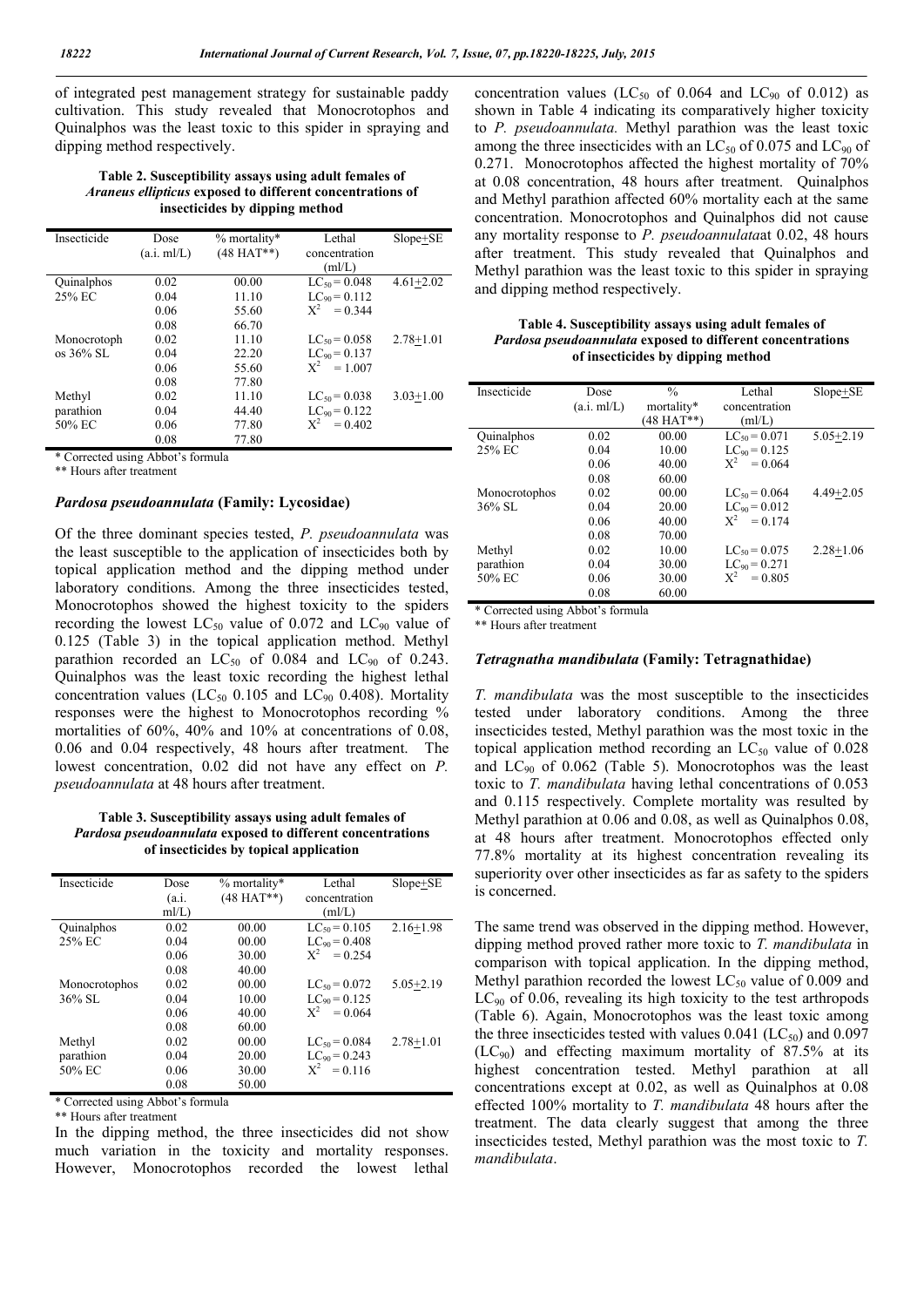### Table 5. Susceptibility assays using adult female of *Tetragnatha mandibulata* exposed to different concentrations of insecticides by topical application

| Insecticide   | Dose        | $%$ mortality* | Lethal            | $Slope + SE$  |
|---------------|-------------|----------------|-------------------|---------------|
|               | (a.i. ml/L) | $(48 HAT**)$   | concentration     |               |
|               |             |                | (mI/L)            |               |
| Quinalphos    | 0.02        | 00.00          | $LC_{50} = 0.051$ | $7.49 + 2.29$ |
| 25% EC        | 0.04        | 11.10          | $LC_{90} = 0.074$ |               |
|               | 0.06        | 77.70          | $X^2 = 0.538$     |               |
|               | 0.08        | 100.0          |                   |               |
| Monocrotophos | 0.02        | 00.00          | $LC_{50} = 0.053$ | $3.78 + 1.19$ |
| 36% SL        | 0.04        | 11.10          | $LC_{90} = 0.115$ |               |
|               | 0.06        | 55.50          | $X^2 = 1.218$     |               |
|               | 0.08        | 77.80          |                   |               |
| Methyl        | 0.02        | 22.20          | $LC_{50} = 0.028$ | $3.71 + 1.34$ |
| parathion     | 0.04        | 66.70          | $LC_{90} = 0.062$ |               |
| 50% EC        | 0.06        | 100.0          | $X^2 = 0.026$     |               |
|               | 0.08        | 100.0          |                   |               |

\* Corrected using Abbot's formula

\*\* Hours after treatment

Table 6. Susceptibility assays using adult females *Tetragnatha mandibulata* exposed to different concentrations of insecticides by dipping method

| Insecticide       | Dose        | $%$ mortality* | Lethal            | $Slope + SE$  |
|-------------------|-------------|----------------|-------------------|---------------|
|                   | (a.i. ml/L) | $(48 HAT**)$   | concentration     |               |
|                   |             |                | (mI/L)            |               |
| <b>Quinalphos</b> | 0.02        | 00.00          | $LC_{50} = 0.041$ | $5.15 + 1.66$ |
| 25% EC            | 0.04        | 12.50          | $LC_{90} = 0.073$ |               |
|                   | 0.06        | 87.50          | $X^2 = 2.285$     |               |
|                   | 0.08        | 100.0          |                   |               |
| Monocrotophos     | 0.02        | 00.00          | $LC_{50} = 0.041$ | $3.36 + 1.04$ |
| $36\%$ SL         | 0.04        | 25.00          | $LC_{90} = 0.097$ |               |
|                   | 0.06        | 62.50          | $X^2 = 0.812$     |               |
|                   | 0.08        | 87.50          |                   |               |
| Methyl            | 0.02        | 62.50          | $LC_{50} = 0.009$ | $1.58 + 1.29$ |
| parathion         | 0.04        | 100.0          | $LC_{90} = 0.060$ |               |
| 50% EC            | 0.06        | 100.0          | $X^2 = 0.905$     |               |
|                   | 0.08        | 100.0          |                   |               |

\* Corrected using Abbot's formula

\*\* Hours after treatment

The overall  $LC_{50}$ values of the three chemicals to the three spiders by two different methods is given in Table 7. This study revealed that *P. pseudoannulata* was most resistant spider to these chemicals followed by *A. ellipticus* and *T. mandibulata*.

#### Table 7. LC $_{50}$  value of three different insecticides on three dominant spiders by two methods of application Quinalphos 25% EC

| Spider species    | $LC_{50}$ (ml/L) |         |
|-------------------|------------------|---------|
|                   | Spraying         | Dipping |
|                   |                  |         |
| A. ellipticus     | 0.067            | 0.058   |
| P. pseudoannulata | 0.105            | 0.071   |
| T. mandibulata    | 0.051            | 0.041   |

### Monocrotophos 36% SL

| Spider species    | $LC_{50}$ (ml/L) |         |
|-------------------|------------------|---------|
|                   | Spraying         | Dipping |
|                   |                  |         |
| A. ellipticus     | 0.085            | 0.048   |
| P. pseudoannulata | 0.072            | 0.064   |
| T. mandibulata    | 0.053            | 0.041   |

#### Methyl parathion 50% EC

| Spider species    | $LC_{50}$ (ml/L) |         |
|-------------------|------------------|---------|
|                   | Spraying         | Dipping |
|                   |                  |         |
| A. ellipticus     | 0.042            | 0.038   |
| P. pseudoannulata | 0.084            | 0.075   |
| T. mandibulata    | 0.028            | 0.009   |

## DISCUSSION

Laboratory experiments to test the insecticidal effect on spiders revealed that the spiders are quite sensitive to insecticides which kill them by contact. Kiritani (1979) reported the reduction of spiders through contact toxicity by ingesting pests contaminated with insecticides. However, their behaviour to feed only on moving insects perhaps saves them from greater reductions in population as a result of insecticidal usage. The susceptibility to insecticides varied between species of spiders. In the present study, the tetragnathid spider (*Tetrgantha mandibulata*) was more susceptible to insecticides than the other spiders, *Araneus ellipticus* and *Pardosa pseudoannulata*. The similar result was obtained in experiments by Tanaka *et al*. (2000) with *T. maxillosa.* Mortality of predators usually occurs not only by direct contact but also by ingesting prey that had taken up the insecticides (Kiritani and Kakiya, 1975). Since the predator has to search out its prey, it is expected to pick up greater amounts of toxicant and thus suffer greater mortality than the more sedentary pests occupying the same habitat. In the present study, the effects of commonly used insecticides were tested for their toxicity to three common spiders in rice fields which are potential predators of hoppers. Among them, *P. pseudoannulata* is a hunter and their chances of coming across pesticide residues are greater while the other two, *A. ellipticus* and *T. mandibulata* are orb weavers which have a greater chance of being directly exposed to pesticide spray.

Thang *et al.* (1988) reported that *P. pseudoannulata* could tolerate common chemicals used in agro ecosystems for pest eradication. The results of present study also agree with this. The safety of different chemicals to different spiders has been reported earlier by Fabellar and Heinrichs (1986). This study also confirms the earlier report of Feber *et al*. (1998) that *P. pseudoannulata* could tolerate the common chemicals. One of the theories involved in the selectivity of certain insecticides is the involvement of the mixed function oxidases. In general, organophosphates have been reported to be highly selective to *P. pseudoannulata* compared to carbamate compounds (Thang *et al.,* 1988). Kiritani and Kakiya (1975) and Thang *et al.* (1988) have observed significant mortality of predators not only from direct toxicity but also from ingestion of prey that had taken up the insecticides. They have theorized that the coupling of low mixed function oxidase activity with slow penetration, weak binding to the integument and tissue and speedy excretion in *P. pseudoannulata* could be the explanation for its lesser susceptibility to insecticides.

Spider communities did change in many ways over the season, but this was not related to an incremental increase in the rate of pesticide application. One major factor which influenced the spider community composition over the season was the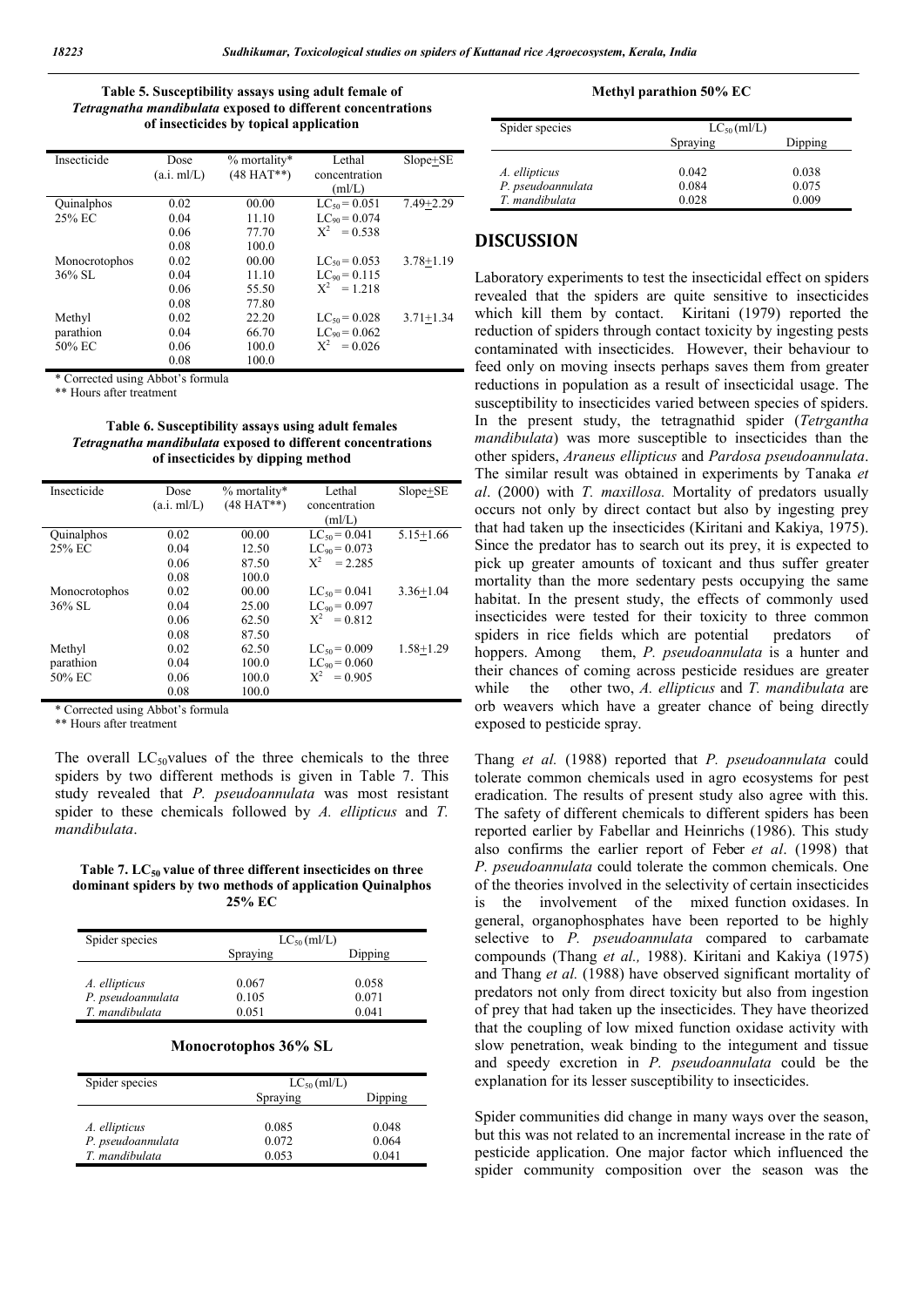profound effect of differences in spider phenology. Apart from the fact that insecticide use is rarely necessary, it also poses a risk to farmer health and the environment (Heong *et al*., 1995). Continued insecticide use stresses the need to bridge the gap between research and farmers. FAO has supported Farmers' Field Schools in many countries and provided farmers with a practical understanding of integrated pest and nutrient management (Matteson, 2000). The expectation is that the farmers who receive training will pass their new knowledge on to other farmers. Another approach was developed by Heong *et al*. (1998), where farmers were motivated to 'test' a simple rule of thumb (no spray necessary in the first 40 days after sowing) by the use of communication media, including the radio. The practice of no early spray is now adopted by many farmers in southern Vietnam, and recommended by the National Agricultural Research and Extension Agencies in Malaysia, the Philippines, and Thailand (Matteson, 2000).

Many farmers use chemical pesticides to help control pests. An ideal biological control agent, therefore, would be one that is tolerant to synthetic insecticides. Although spiders may be more sensitive to insecticides than insects due in part to their relatively long life spans, some spiders show tolerance, perhaps even resistance, to some pesticides. Spiders are less affected by fungicides and herbicides than by insecticides (Yardim and Edwards, 1998). Spiders such as the wolf spider *P. pseudoannulata* are highly tolerant of botanical insecticides such as neem-based chemicals (Theiling and Croft, 1988; Markandeya and Divakar, 1999). They are also generally more tolerant of organophosphates and carbamates than of pyrethroids, organochlorines, and various acaricides, although this tolerance may be due to genetic resistance bred over a period of continuous exposure (Theiling and Croft, 1988; Wisniewska and Prokopy, 1997; Yardim and Edwards, 1998; Marc *et al*., 1999; Tanaka *et al*., 2000). For example, *P. pseudoannulata* (Lycosidae), *Tetragnatha maxillosa* (Tetragnathidae), *Ummeliata insecticeps* (Linyphiidae) and *Gnathonarium exsiccatum* (Linyphiidae) were highly sensitive to the pyrethroiddeltamethrin, but very tolerant of the organophosphate diazinon and the carbamatecarbaryl (Tanaka *et al*., 2000).

Some broad-spectrum organophosphates are highly toxic to spiders. For example, dimethoate sprays resulted in 100% mortality to the lycosid *Trochosa ruricola* at concentrations below recommended field application rates (Birnie *et al*., 1998). The organophosphate methyl parathion and the pyrethroidcypermethrin are highly toxic to spiders in the genus *Erigone* (Linyphiidae), while the carbamatepirimicarb is almost harmless (Brown, 1981; Huusela-Veistola, 1998). Toft and Jensen (1998) found that sublethal doses of dimethoate and cypermethrin had no effect on development and predation rates of the wolf spider *Pardosa amentata*. In fact, with very low doses of cypermethrin, killing rates of the adult and penultimate females increased. However, the insecticides did have knockdown effects that, although not influencing survival in the laboratory, would likely result in death in the field due to desiccation or predation (Toft and Jensen, 1998).

Other factors that influence effects of pesticides on spiders are type of solvent, soil type, moisture, percent organic matter,

temperature, and time of day of spraying. Further, the microhabitat, hunting style, prey preference, and behaviour of the spider also influence their response to pesticide application (Marc *et al*., 1999). Wisniewska and Prokopy (1997) reported that if pesticides were only used early in the growing season, spider populations increased. Spatial limitation of pesticides (such as only applying the pesticides to certain plants or certain plots) also results in higher spider numbers, since they can move out of the treated areas and return when the chemicals dissipate (Riechert and Lockley, 1984; Balanca and de Visscher, 1997).

Spider density and diversity are significantly higher in orchards and fields where no pesticides have been sprayed (Feber *et al*., 1998; Huusela-Veistola, 1998; Yardim and Edwards, Bogya and Marko, 1999; Marc *et al*., 1999; Holland *et al*., 2000; Amalin *et al*., 2001). Restricting insecticide treatment to crucial periods in the pest life cycle or limiting spraying to midday when many wandering spiders are inactive and in sheltered locations can help conserve spider numbers (Riechert and Lockley, 1984). Spiders can recolonize if the interval between chemical applications is long enough, but several applications per season can destroy spider communities. Some pesticides are also retained in the webs of spiders and can be detrimental to those spiders that ingest their webs daily (Marc *et al*., 1999).

Spiders are the dominant predators in rice fields. Among them *Pardosa* sp., *Araneus* sp. and *Tetragnatha* sp. are the most common. Evidences are coming out of different countries that these spiders, because of their high population densities in rice fields have a damping influence on the populations of pest insects especially the plant and leaf hoppers. Regular application of insecticides is found to almost totally suppress the spider population. The present study was taken up to assess the safety of a few insecticides to these spiders. Application of insecticides is the most commonly practiced methods for controlling the rice hoppers. However, extensive use of insecticides has exposed limitations of providing temporary control and posing some adverse toxicological problems. Furthermore, the use of broad spectrum insecticides has almost inevitably been followed by pest resistance, resurgence and secondary pest outbreaks. In all probability, the hoppers have gained importance as pests due to the destruction of their natural enemies. Selectivity of insecticides is important for pest management. Careful choice of insecticides might not only restrict the adverse effects of chemical application on the spider fauna but also on the predator community as a whole. Restriction of the application of chemicals to local areas or only to randomly selected hills (Ressig *et al.,* 1982) could also permit recolonisation of predators. However, unsprayed, irrigated rice fields have relatively few insect pest problems. This is largely attributed to natural biological control, which keep planthoppers and other potential pests in check (Kenmore, 1991; Way and Heong, 1994).

### Acknowledgements

Author is grateful to Principal, Christ College, Irinjalakuda, Kerala for providing laboratory facilities. He also acknowledges Idea Wild organization, USA and Encyclopaedia of Life Programme, National Museum of Natural History, Smithsonian Institution, USA for financial assistance.